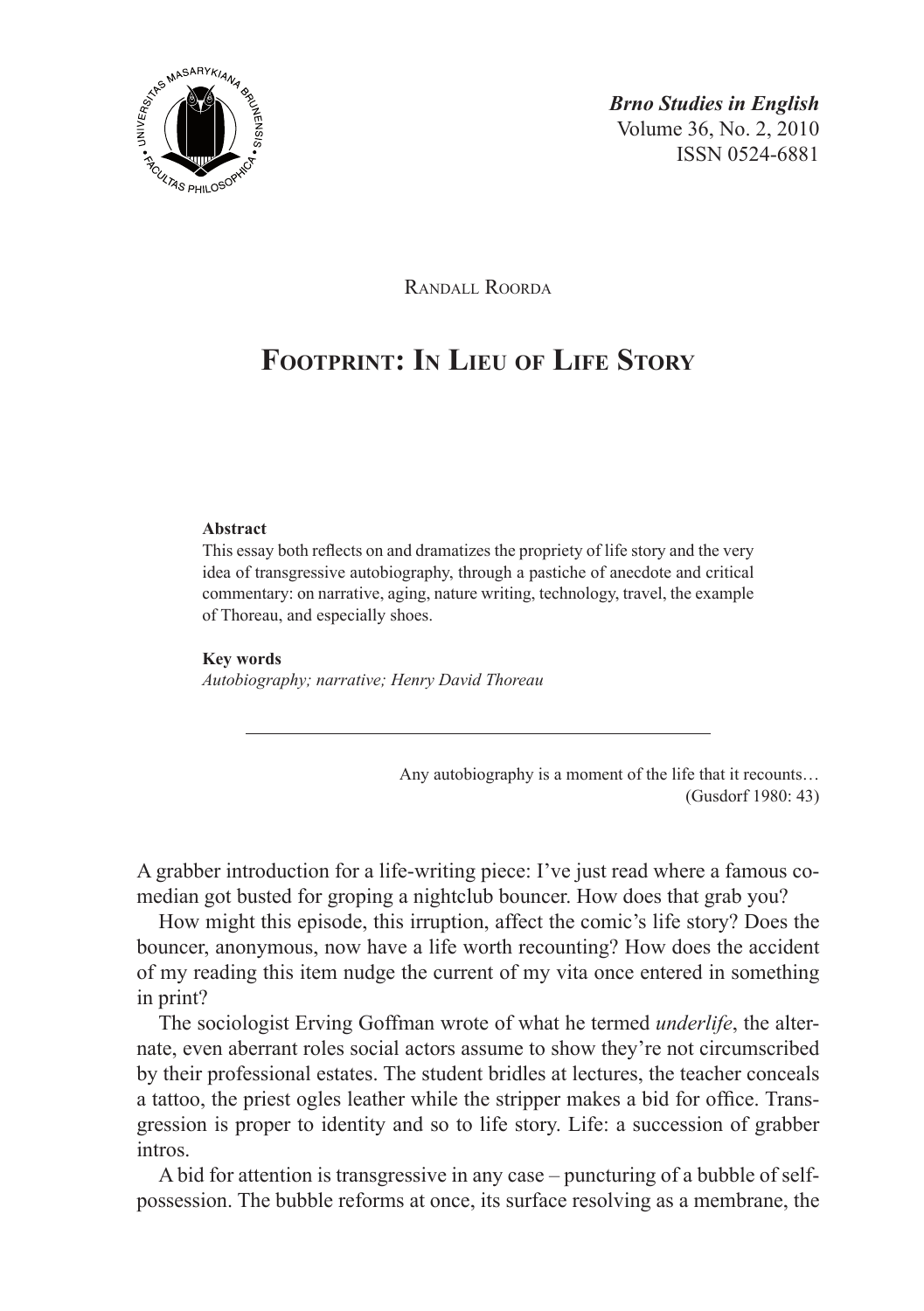grabber no more than a prick: an injection perhaps, introduction of a meme with recombinant upshot, a psychic helix recoiling.

\* \* \*

What grabs me has long been aging: I mean that aging grabs me, that it has done so since I was young, and that my fixation on aging grows old. Here's what I used to do at school, while class swirled vaguely about me: draw a face in profile (male) in pencil on lined paper, then sketch in changes. I'd enter hairstyles, spectacles, configurations of whiskers, but mainly marks of aging: wrinkles, furrows, receding and graying in hair. The page's surface would wear in like fashion, abrading and pilling as I erased and reentered effects. I'd imagine changes in life circumstances, a developing life story for the cropped-off head and neck. Only now do I remember making up lives: I'm used to recalling just the drawing, the rendering of years.

What obsessed me was the face changing – the change incipient in how features are disposed, as die-stamped cardboard is disposed to fold in shapes. Creases arising between mouth-ends and cheeks, concentric furrows of forehead broken by upstrokes at the bridge of the nose: these elements and others inhere in flesh stretching and folding over a set dispensation of bone, a musculature, so that the young face harbors a face in waiting, a teleology of lines, toward which one lives. Of course I wondered what face awaited me. It wasn't clear. In mirrors I'd study the hair-fine tracings in my adolescent pan, thinking to calculate which would get iterated through use, deepen and ramify in mature expression. It was like reading tea leaves. My soothsaying was troubled in that the upshot seemed skewed, the fledgling lines out of whack. The sides of my face didn't match. My whole head was askew, seeming to have been grasped from above by some cosmic thumb and forefinger and given a sharp twist, such that the hair flipped up on one side and turned under on the other, its peak at the nape of the neck thrown well off center to the left. This spiral twist along the axis of my skull inclined my face to set in asymmetry, a tuck at the left lip unmatched by a right-cheek fold. Suspecting that features don't just fable but presage outcomes, I was troubled. I felt for myself. At that age when I filled pages with aging faces and in the margins of class notes made drawings of wingtip shoes, I figured there could be no place for me, no role or function I could discharge, no condition toward which to advance, no compensation. My only life would be an underlife – a homeless moper with a lopsided face.

Someone dabbling in the reading of palms read mine. The left one parsed normally, yet the right took the reader aback. There the life line and heart line are fused – a solid crease bisecting the palm. A symptom of birth defects, she said. Defective thus special – that ratified my sense of fortune. Mismatched hands, offkilter countenance: my physiognomy confirmed a presaged transgressing of such norms as I rehearsed in drawn faces, whose bearers (I imagined) strode forthright into estates, into activity, accomplishment and death, through a succession of facial hair choices.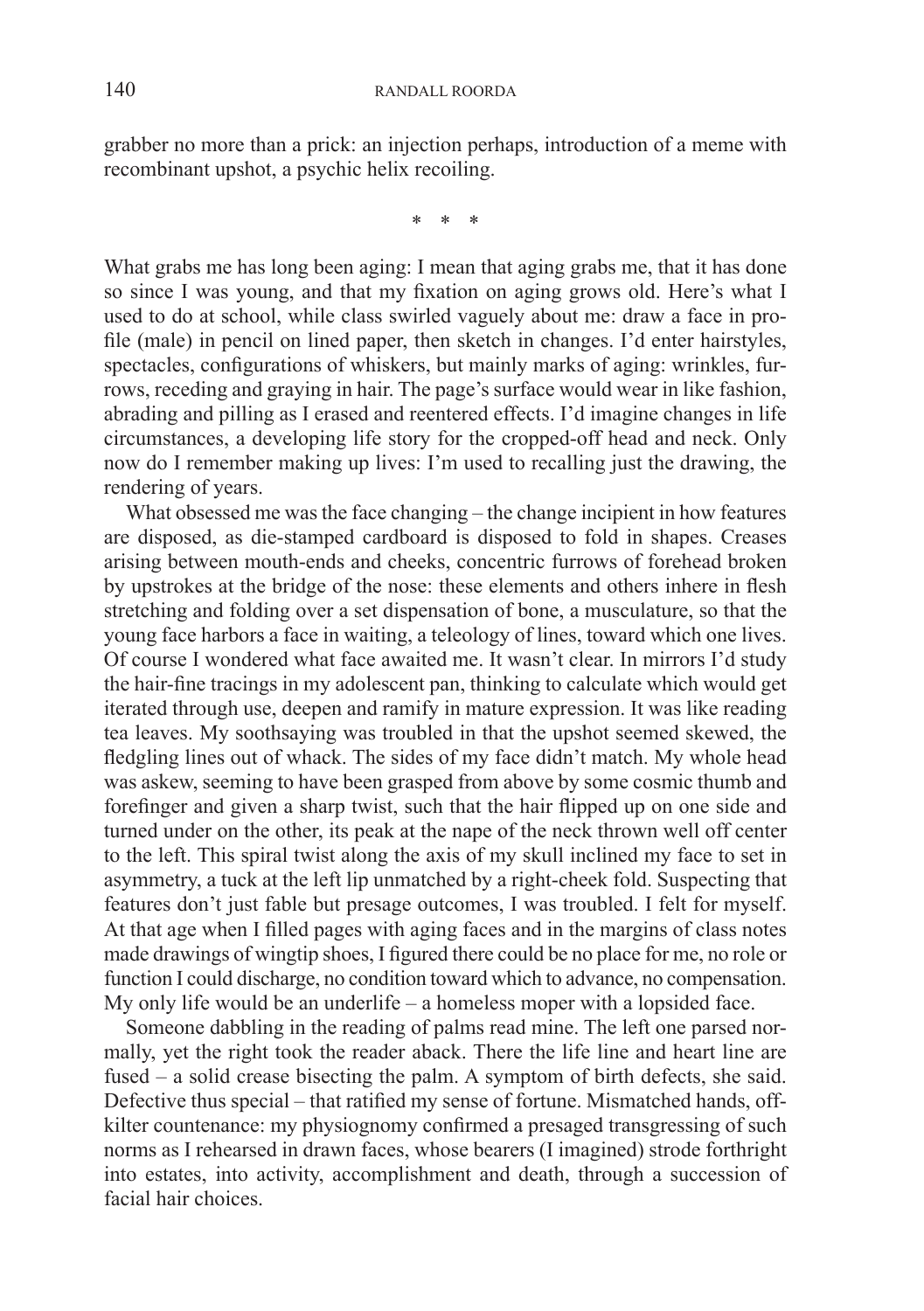These faces I drew in profile: I saw just one side. What's transgressive, I see now, shows mainly that the system is working. In self-absorption, in mirrors, I came into a lineage, rehearsed unwittingly for an estate I now hold. I thought to be distinguished by aberration – singled out. I see now how I'm directed, an attention-seeking device.

\* \* \*

In lieu of life story I grasp my formulated role, an ordained aberration, which has kept me from indigence thus far. I profess, puncture and implant, make points:

When people jeer Get a life!, what they mean is Get an underlife. Show that you outstrip a sole concern, which must appear limited and equivocal from without. Observe how you're yarded; turn yourself out. Make a mismatched face, one side of the mouth curled up. Make a double helix of attention and affairs. Get an autobiography.

Autobiography is ipso facto transgressive. This is so historically (I've read) as life-storying, with Augustine, irrupts into notions of self and social estate. And it is so by logic, a logic of temptation and resistance, of infraction succeeded by confession: a logic of conversion. Transgressive forms redouble originary gestures of transgression, recapitulate a core temptation to confound iteration, to be singled out. They double back in resistance, not just to a conceit of linear existence (as with a face aging on predetermined lines) but to presumptions of what counts for recounting. Yet forms of transgression are contained in this logic and history, which they observe and deepen even in presuming to outstrip.

What's transgressive within or toward autobiography may turn out to be resistance to storying a life at all. It may come to hinge on propriety. From perspectives proper to some dispositions and roles, fixation on life story can seem improper to life pursuits – incidental, impertinent, impolite. Nature writing, for instance, intent on exteriors, can evince resistance to life storying. There's Mary Austin in the California desert, evading bad marriage and retarded child, gazing on vultures, tracing water trails, her personal history wildly beside the point: "Of no account you who lie out there watching …" (1903: 8). There's Thoreau (1854) compressing two life years into a single cycle of seasons, presuming not to journey through but to angle within time's current ("but a stream I go a-fishing in"), his aspiration to arrest and dwell in vagrant moments: "We should be blessed if we lived in the present always." Proper to regard of nature is a turn away from culture, a resistance to its temptations, as culture is lodged and exemplified in oneself: that's the logic, the conversion that nature writing enacts.

To note that life writing enters history contingently – that its advent was not inevitable or foreordained in human affairs, that its standing is equivocal in species and deep time – is to suggest its status as instrumental, as beholden to and attendant upon devices. My fable of face-drawing depends on some main ones: pencil, paper, eraser. Mirrors, too, for as George Gusdorf notes, this technic was revolutionized toward the end of the Middle Ages, with silver supplanting metal-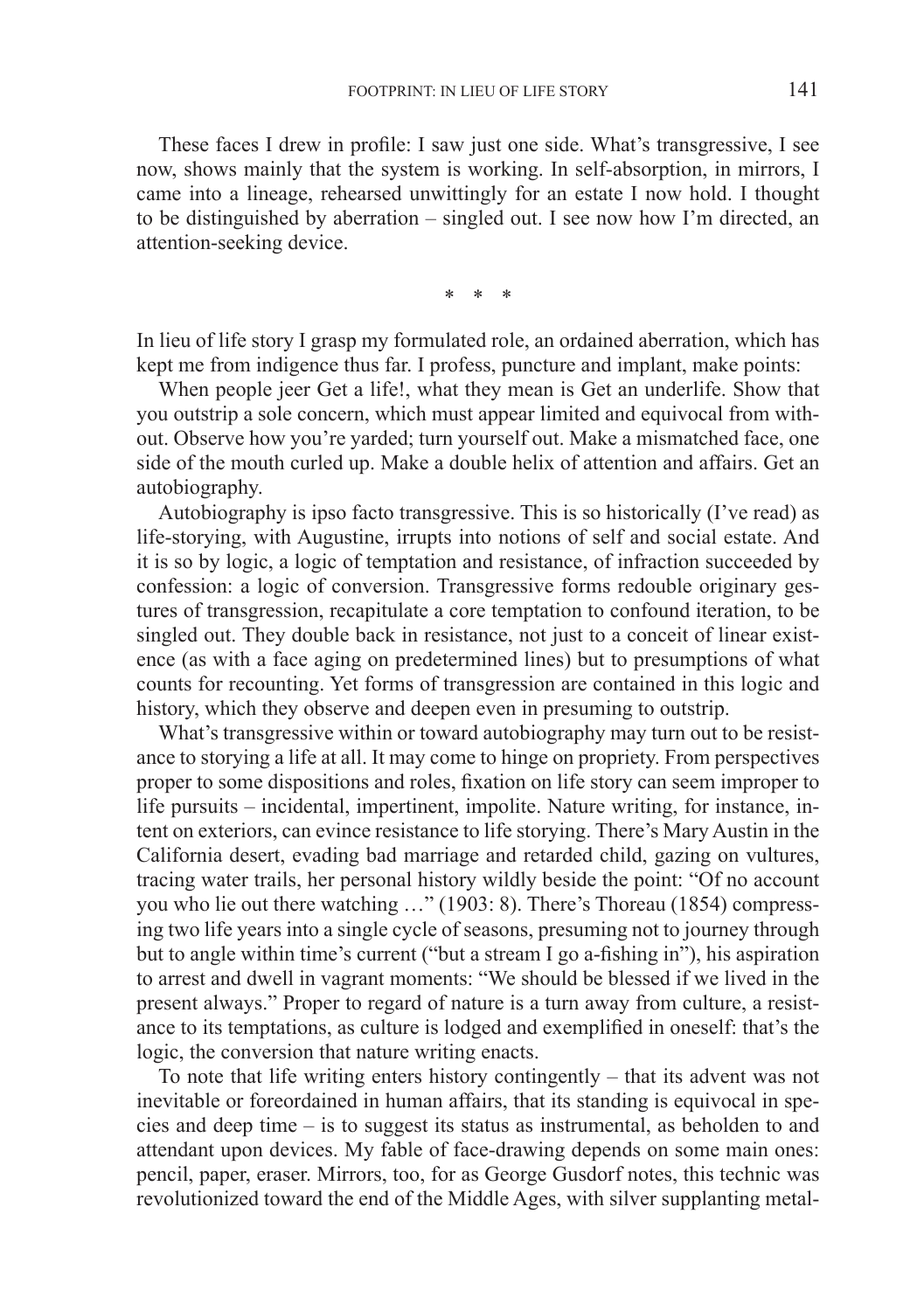plate backing to glass, the upshot transforming our manner of self-regard ("Nature did not foresee the encounter of man with his reflection. …" [32]). There's the camera incipient in a snap-shooting view of the past, an episodic form. There are shoes for diverse pursuits and durations. There are lights on all night, on demand. Superintending, there's transport: the headlong tenor of our vehicles.

\* \* \*

The Futurists (I've just read) were obsessed with speed, which they deemed redemptive. Transgressive as can be, entire iconoclasts, they advocated the razing of libraries, museums, institutions and strictures of all sorts. They meant to live in the present always, to be so blessed: die young, leave an uncreased corpse. They turned out to be fascists – was this incidental or proper to their stance?

Here's Marinetti, their maestro of manifestos:

Futurism is grounded in the complete renewal of human sensibility brought about by the great discoveries of science. Those people who today make use of the telegraph, the telephone, the phonograph, the train, the bicycle, the motorcycle, the automobile, the ocean liner, the dirigible, the aeroplane, the cinema, the great newspaper (synthesis of a day in the world's life) do not realize that these various means of communication, transportation and information have a decisive influence on their psyches.

This was 1909!

The Futurist was twisted but he had this straight: our psyches are decisively influenced by our devices. And this influence must extend to our sense of what it means to make a life, out of what elements, presuming what substance, what modes of relation.

For instance: in nature writing one contemporary canonical work – *Refuge*, by Terry Tempest Williams – differs wildly from Marinetti's screed in style, temper, and ideology. Its author, a naturalist in Salt Lake City, recounts her mother's and grandmother's deaths from cancer in conjunction with flooding in the Great Salt Lake which occasioned a die-off among wild birds. It's a work of autobiography transected with natural history, presuming to meld and so transgress genre boundaries. It stresses family, ancestry, home place, allied with and configured through attention to natural process – values the Futurists disdained. It favors institutional transformation but does not espouse fracture and upheaval; its sympathies are preservationist, its primary concern with loss. It does not worship speed. Yet at every juncture it depends on speed – assumes and indulges in it, takes it profoundly for granted. Its opening section recounts the car trip from the author's workplace in town to her object of study (and desiderata), the Great Salt Lake – in essence, an account of her commute. It conceives of home as the whole of the Great Basin, an immense geographical entity the area of which exceeds by far the combined areas of the Czech Republic, Slovakia, Austria, Hun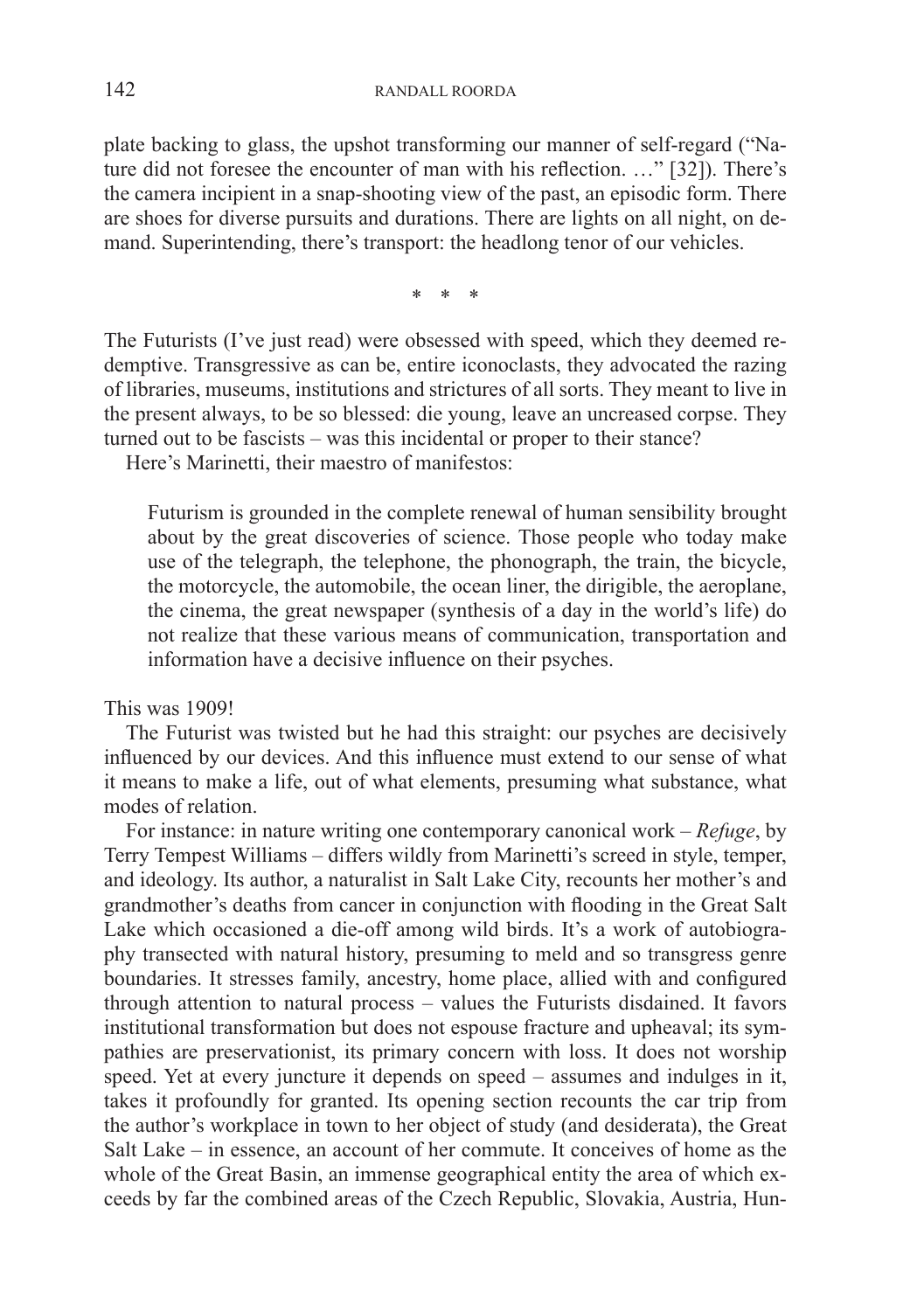gary, and Croatia: a conception of home that presumes routine use of conveyances whose speed and sway the Futurists could only (and did constantly) dream of. Further, the author's family's fortune, derived from construction, underwrites a lifestyle of discretionary jet travel – Manhattan shopping trips, a foray to Mexico where the author goes native at the Day of the Dead. "Secrets hidden from interstate travelers" (Williams 1991: 109): that's what *Refuge* portends. Yet that promise is predicated on interstates, on chronic flight, mounting mileage, such that transgressing toward secrets depends on that presence, a fixed condition of motion.

That this author leads a life of some privilege is unremarkable, plain enough. I mean further to observe that her very sense of life-leading depends on devices so routine as to recede to the background, out of focus; and further (the crux) that these turn out to spell *formal* devices as well, engines of life unfolding such that episodes irrupt successively like airplanes touching down or car doors opening at scenic turnouts. As Futurists foresaw, the influence is decisive. The book's conceit of episodic shuttling – between wilderness, household, hospital, and vacation locales, let alone disjunctures of recollection and dream – is our present given, our default condition. Far from transgressive, it enacts what it presumes to contest. This is observation, not indictment. I can't imagine what else it might do.

\* \* \*

Thoreau made pencils – the best in the land. Drawing on technics of German pencil makers (which he studied methodically like the Harvard grad he was), he innovated with mixtures and extrusions of graphite and clay for lead, his methods eventuating in the system of graduated hardness – like the default number 2 – we assume today. With pens still dependent on ink wells and blotters, it's by dint of good pencils that field notes became feasible and a life of writing in situ conceivable. The ready nature of on-site inscription, in turn, must surely have informed the desire he expressed for a device that would transcribe thought directly, converting language from mind to page. This is the hope, the trope, the reduction to absurdity of his writing's presiding conceit: his maintaining a meteorological journal of the mind, every gust, ripple and ray there registered. Its impossibility keeps the prospect desirable, notwithstanding that if realized, the transcript would be horrible to read, unendurable from at least two views: unbearably tedious and shapeless (like watching a surveillance camera); unendurably overlapping and encroaching on an auditor's lifetime (like watching a surveillance camera). The auditor of first instance is the one audited, whose weather is tracked.

In a lineage of transcription in which Thoreau's pencil figures, we've come to a point where this measure, this nightmare, can be contemplated. Video recording of an event in its entirety takes the duration of the event to play back. A life, in principle, can become a half-life, each recorded stretch matched by an equivalent stretch of viewing – and is further reducible through re-viewings and re-recordings, a Zeno's paradox of self-regard.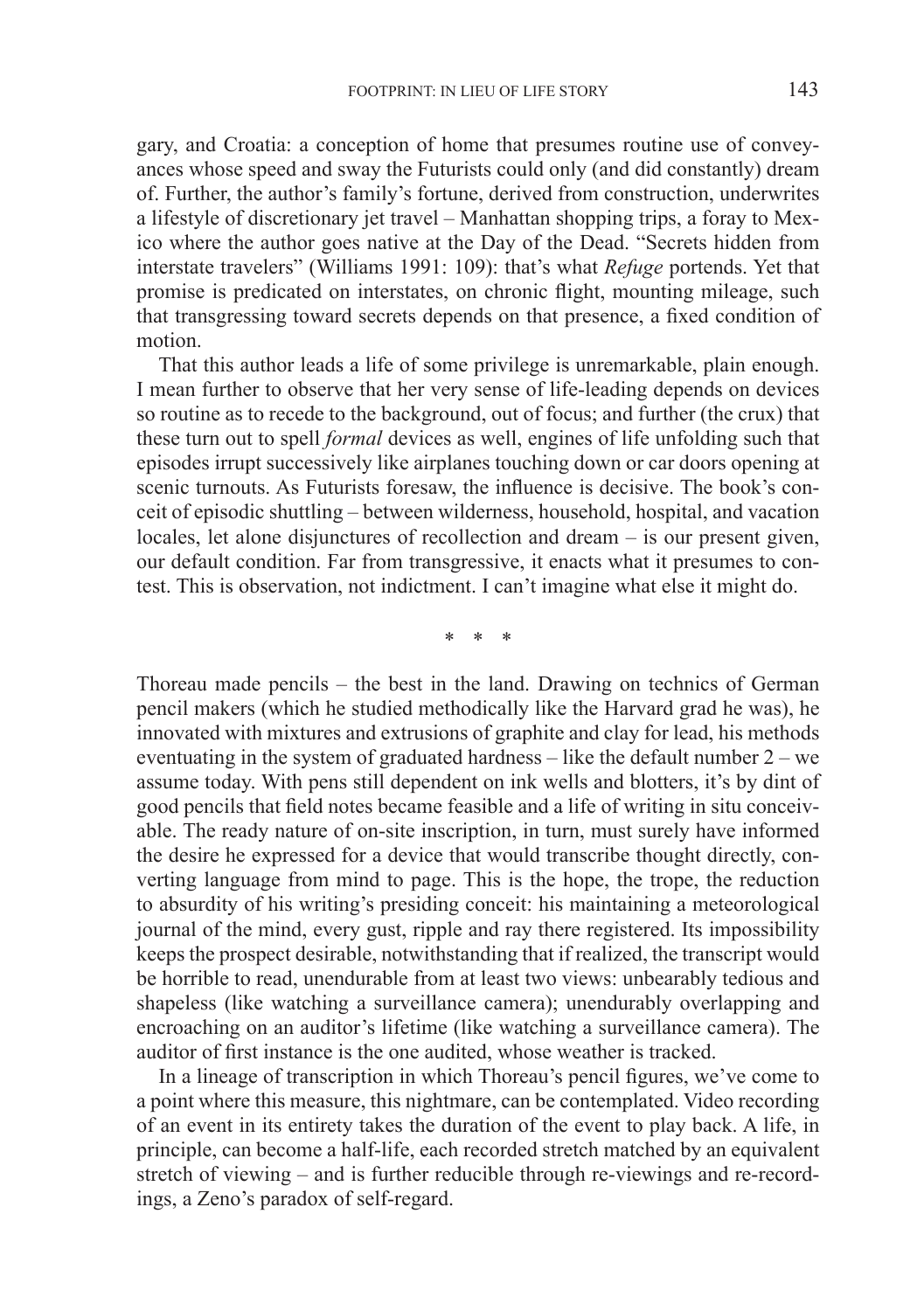Yet is this the import of Thoreau's desire? Not really. He brings a mirror to Walden but fixates rather on the pond's mirroring the sky. In words of his successor Frost, he seeks not echoes but "counter-love, original response" in registering the tremors of moments. The mind's meteorology is not copy-weather but upshot and analog; the auditing creates turbulence itself. Weather is not metaphor but metonymy for sensation – part of that whole and vice versa.

Thoreau had pencils for copy-making. He was subjected to daguerreotypes, no more. His discursive forms are like sketchbooks, mosaics (as Margaret Fuller complained), excursions, not snapshots. He doesn't crop up all over at once, however *extra-vagant* his expression. Locomotives, not SUVs, run on the track by his door.

\* \* \*

We see that habits trope lives, so that with action (per Hannah Arendt) consisting of life lived toward retelling, we figure retelling after the manner of potent devices. I am a camera, says Christopher Isherwood – a posture of passive recording, meteorology of mind, inconceivable a century before. His friend Stephen Spender expostulates on writing a life:

We are seen from the outside by our neighbors; but we remain always at the back of our eyes and our senses, situated in our bodies, like a driver in the front seat of a car seeing the other cars coming towards him. A single person, instead of being a tiny little automaton in a vast concourse of traffic that is the whole of humanity, is one consciousness within one machine confronting all the other traffic. (1980: 118)

This metaphor of perception and self-possession is inevitable. Who having experienced the piloting of a car can fail to figure their own careering after that manner? It's precedent, exemplar, and condition for our sense of encapsulation in time.

I've spent my life (I tell myself) under the aegis of the auto. Its motion is my locus of temptation and resistance. Life events – road trips, relocations – are nodes in its overwhelming prosody. It does not haunt my dreams, it drives them.

In second grade, Miss Dickinson's class, I pasted together a wee auto from paper scraps. It delighted me. Proud, I showed my teacher. She tore it up and threw it out. Miss Dickinson, always saying, Wake up and smell the coffee! I hadn't smelled the coffee. I hadn't been authorized to make that paper car; I'd been pasting away while class swirled vaguely about me. I was crushed then and am still not reconciled. I've got work to make up. I mean to make something of whatever comes to hand, delight in it and pass it off.

\* \* \*

I'm a teacher myself now, a professor, and in my department we are hiring professors, hosting candidates at dinners. At one the talk turned to libraries,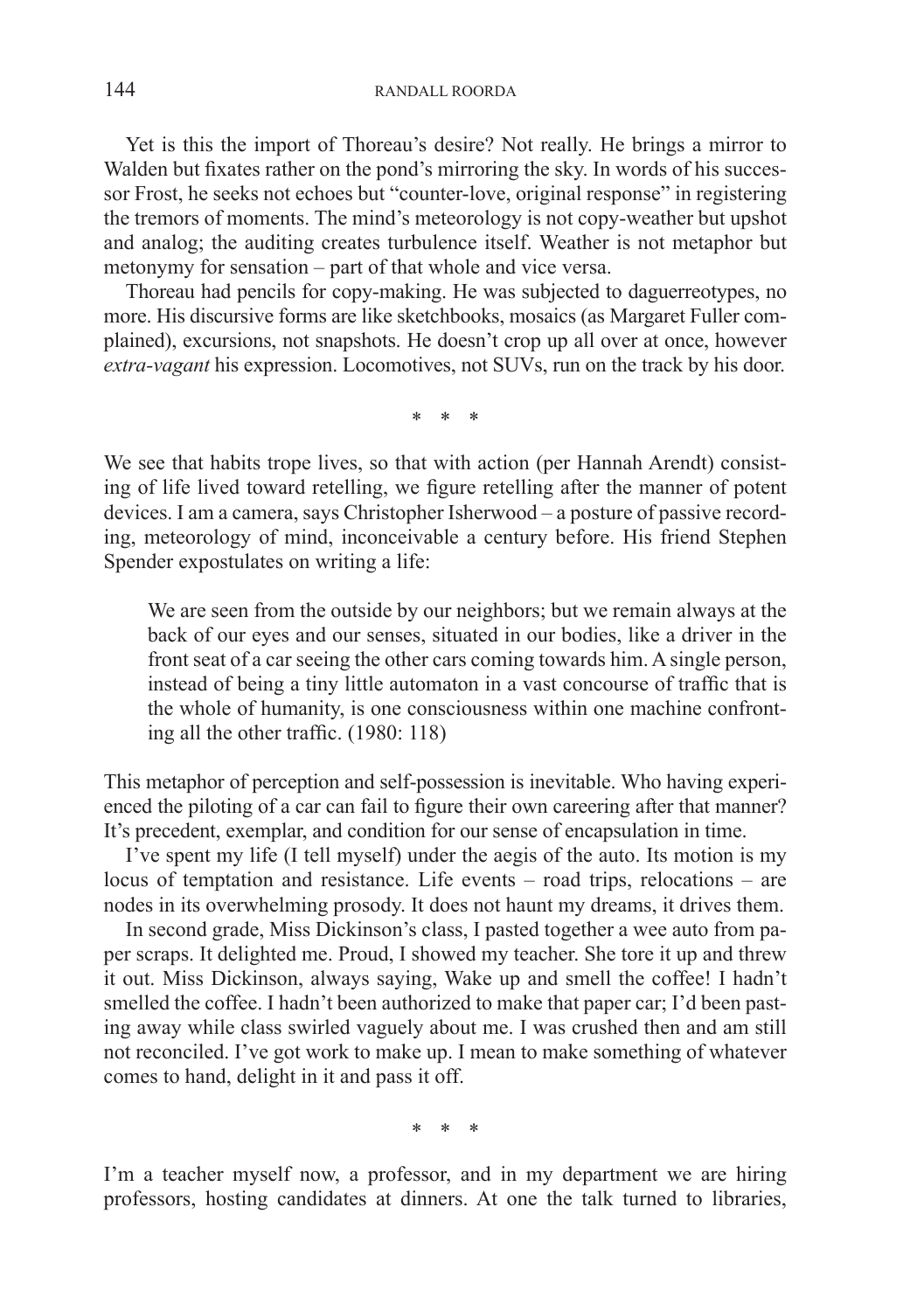the changing dispensation of book storage in stacks: how computerized filing by volume size, prizing efficiency in space over topic, precludes an eventful stumbling over titles in proximity to what's sought. Call number contiguity, the researcher's mystical experience, gets lost. I weighed in with my own version of such providence, how at seeming random I've pulled books from shelves and opened them to just the spot needed to spur a piece. Another bookworm at the table – a deeper digger – allowed as how what I reported is not rare, is rather a prevailing trope in reading: the heat-seeking hand, the magnetic tome, drawn together by magic, like halves of a split coin in an old plot. It's Augustine's story, among others. But I had a different valence in mind. Not just any passage but any *number* of passages would suit my purpose, would *conjure* a purpose, in any such case. Thus an assignment I imagined (as talk turned to teaching): library blind man's bluff. Blindfold students in the stacks. Spin them and release them to find three volumes each, by chance or touch. The task: in an essay, to connect these works. If knowledge is not progressive but rhizomatic (as somewhere in French it says), you can tug at a tag end and send shivers through the network. No intention but no end of sense. Nothing doesn't fit. What's most transgressive is a sense of direction.

Yet there's a doubling back on the scattering always, with transgression redoubled recursion. My conceit takes place at a table, among peers, in the context of a search, between hires and retirements. Curriculum vitae: amber for repartee.

\* \* \*

Thoreau's evasiveness. He would gladly tell all he knows, he claims, and never post No Admittance on his gate – then he turns at once to the most cryptic, riddling, pseudo-allegorical bit of reportage in all of *Walden*, saying he lost a hound, a bay horse, and a turtledove and has sought them ever since, a search that's sent packs of critics baying down the same faint trail. We can't deem this a false lead, for that would suggest we've discerned some right track, some solution or direction he'd divert us from. It's an evasion so pronounced it's a taunt. Yet its aspect of gravity and yearning seems unfeigned, and the confession, as it were, comes at a key juncture – *creates* that juncture – where the writer asserts a life role. We sense that this unbreakable fable stands in for episodes the writer can't bear to transmit – not through enormity but through humdrum shortcoming, humiliations ineffable yet routine. He has never known a man so bad as he is, he claims – yet such men must abound, since this confessor, though transgressive, is unexceptional. He's a neighbor addressing neighbors. He requires this rhetoric of heroic evasion to confess middling failure against a field of private sensation so intensified as to shake him – a realm where he claims full success. His facility with sensation, he contends, is so signal as to warrant recognition for a role socially assumed: inspector of snowstorms, crafter of unsold baskets of such fine weave they bear nothing but air. He presumes an estate comprised wholly of underlife – a castle in air for which to contrive foundations. His life story's impact hinges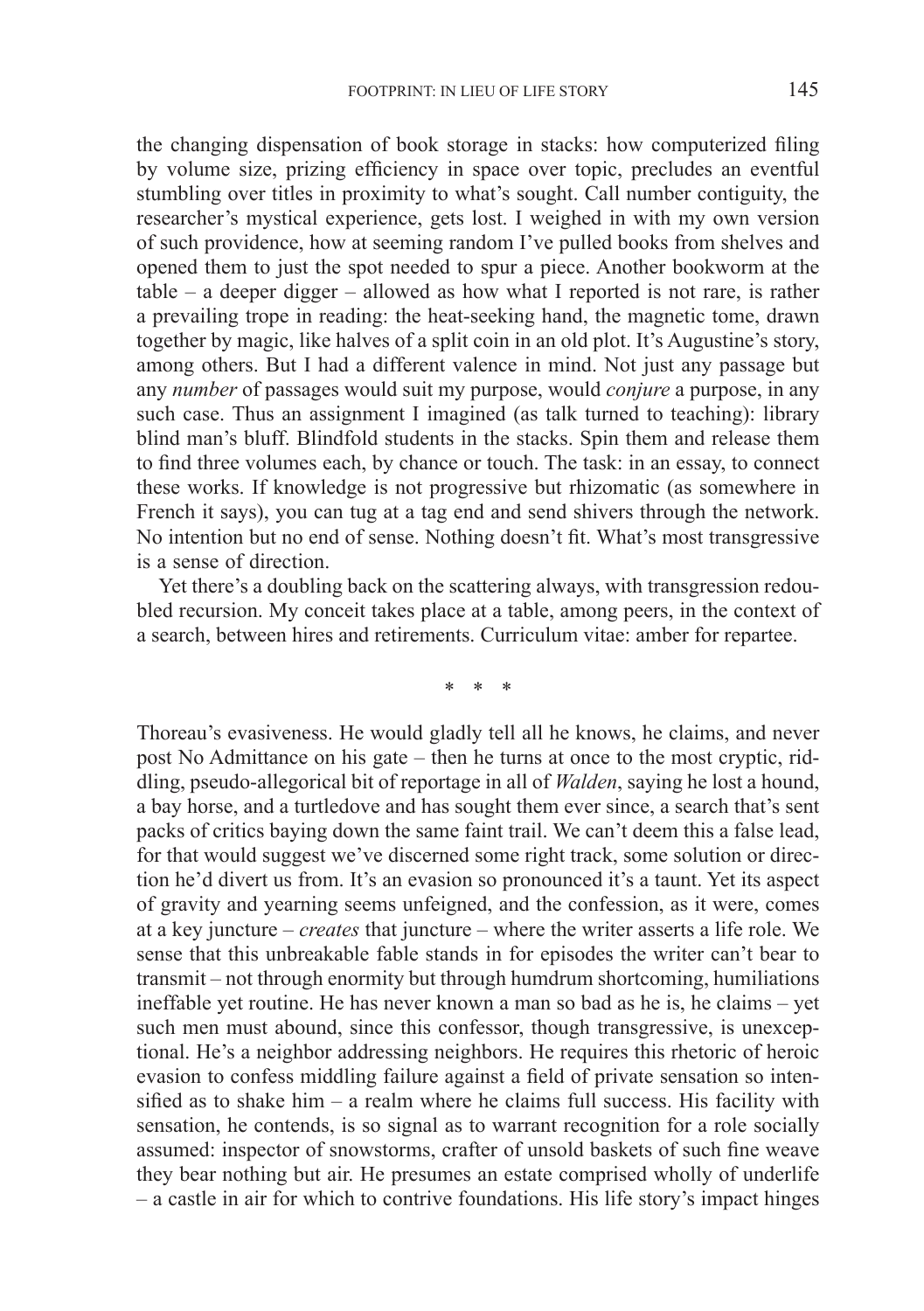on this sense of withholding as momentous and exemplary as tangible acts – an evasion undertaken for us all.

"I fear chiefly lest my expression may not be *extra-vagant* enough, may not wander far enough beyond the narrow limits of my daily experience, so as to be adequate to the truth of which I have been convinced. *Extra vagance!* it depends on how you are yarded" (Thoreau 1854).

\* \* \*

Here's what Saul Bellow told the critic Wayne Booth about revising: "Oh, I'm just wiping out those parts of my life I don't like" (2005: 77). It's a novel that Bellow was revising (*Herzog*), yet Booth avers this is something we do in nearly all we say and write, and that wiping out or masking over is no flaw, rather a condition of social comity and ethical counsel. Not the fact but the manner of masking is what counts: There are good and bad maskings, and ability to tell the difference determines our credulity and credibility, how we're hoodwinked or edified, the ways we're swayed.

I've just read Booth's article for my class in narrative theory, to which I assigned it though I hadn't yet read it. A confession. What do I lay open, what wipe away in professing not to master my class?

The comedian commits to his fecklessness – perfects it and sends it up. He's two-faced, wholly partial, a maestro of underlife.

On the radio in this café: "I fought the law and the law won."

I seek without striving to be comic in teaching – to make a virtue of evident scriptlessness. I want to pull that off without even trying, as if the manner weren't betrayed by the intent. Scriptlessness is evident: it may be actual, it may be feigned. It may be hard to say. The mask I revise for is of one who treads lightly, underlife overweening. The mask I wipe out is overbearing, heavy-treaded, a footprint with institutional weight. I wipe out that the law won; affecting heedlessness, I imply that I fought.

\* \* \*

I was blessed to remember dreaming I took the stage as a comedian in a standup routine. I approached the microphone but addressed it with my back to the crowd. I realized I'd forgotten my notes. What will I say? Where are the quips, the comic observations? I am funny, I know I am, let me come up with something! But with my back turned.

\* \* \*

I go looking for an essay that's informed my thinking about life story. I open a file cabinet. What bewilderment! Literal layers of takings and leavings in sheaves I recall as dreams – a compounding of loose ends. They are not sedimented, which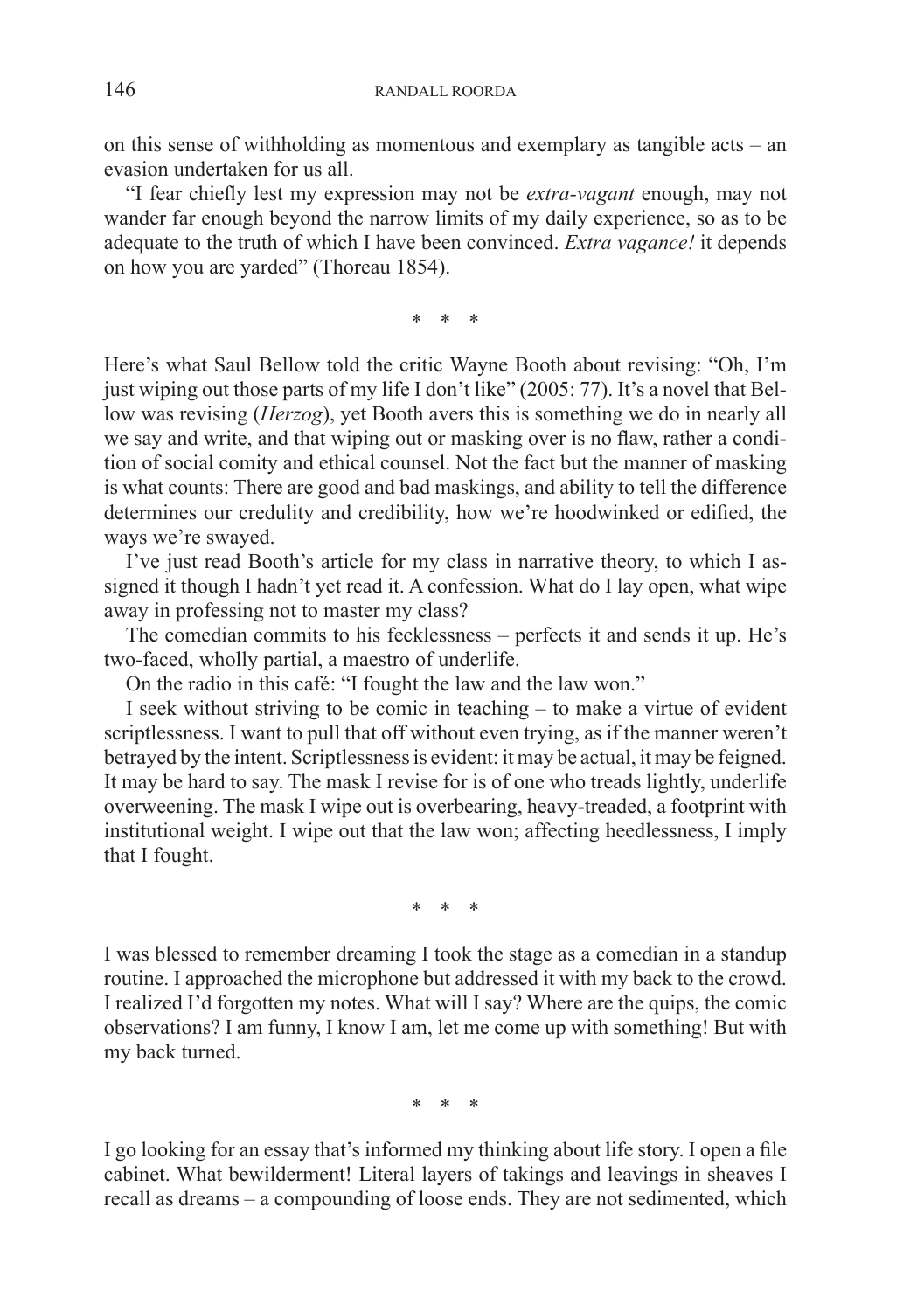would suggest a progression; they are heaped, lumped. My ruling passion is to evade embarrassment: I can't linger in this midden of my efforts and effects, which impress on me how a career is a careering, a careening, though conducted at seeming snail's pace. If career is what it does: rev and idle, more nearly, a rhetoric of stripped gears.

A key juncture in my development (if that's what it is) was the time I learned that the verb *entertain* extends from the French *tenir*, i.e. *to hold*. That was a grabber: I've clung to it since. My files embarrass with what I've grabbed and can't hold. This confusion of effects entertained in a present head: it's not to be borne.

What I like is ticket stubs. I leave these in the pockets of dress coats; I salt them away in drawers and tuck them in books I read briefly and put aside usually for good. I like to match colors of stubs and covers, so when I find a book later having forgotten what I read, I'll be entertained by this gesture of attention. Some people paste tickets in scrapbooks so a life coalesces from attendance. I know the dates are collatable, but I like stubs speckled and stray, so they grab me again, at points I provide for but don't plan.

\* \* \*

I drew shoes in the margins of notebooks. What was this fixation? I've always been tall, and by adolescence my feet had outgrown the shoes sold in stores. Just one outlet existed for outsized feet: King Size Catalog, quartered in Brockton, Massachusetts, a shoemaking town in pre-sweatshop and container ship days. Options through mail order were limited: dull versions of current styles, others wholly out of date. I was a craving teen; I hadn't learned Thoreau's abstemious criteria for consuming: cool shoes spelled dreadful longing. Ineluctable penny loafers, coins glinting through leather straps. Wingtip imperials, elegant epitomes, their curved stitching with ellipses of fine-punched holes. In time the shoe scene changed: larger sizes crept into stores then web commerce conjured a bounty. Yet like a Depression child reared in scarcity who hordes canned food, I retain the fixation, such that at size 16 (Euro 49) I'm loathe to pass up a sale-priced pair, as if each were a meal before famine. There are stories I tell about bargain shoes I've found, among the best stories in my repertoire. One pair of black referee-style Reeboks from a shop in San Francisco comprises an episode more momentous than any enacted in the wearing – and I wore them through the soles.

No wonder I'm taken with the metaphor of ecological footprint, as elegant and expressive as dress shoes. We are enjoined to tread lightly, all of us, yet none touch down with less than our full weight. Further, we step with texture: lug sole, hobnail, suctioned rubber, eraser-like crepe, and perennially the polished obdurate hides of cows, slick on waxed dance floors in dim light. I think of Bigfoot, aka Sasquatch, largest of putative humanoids and most furtive, least storied. I recall a report by a scientist in Japan (teeming with tininess) which contended that larger people, so resource-intensive, do not as it were make environmental sense – that we ought best to evolve toward diminution. The logic is airtight, and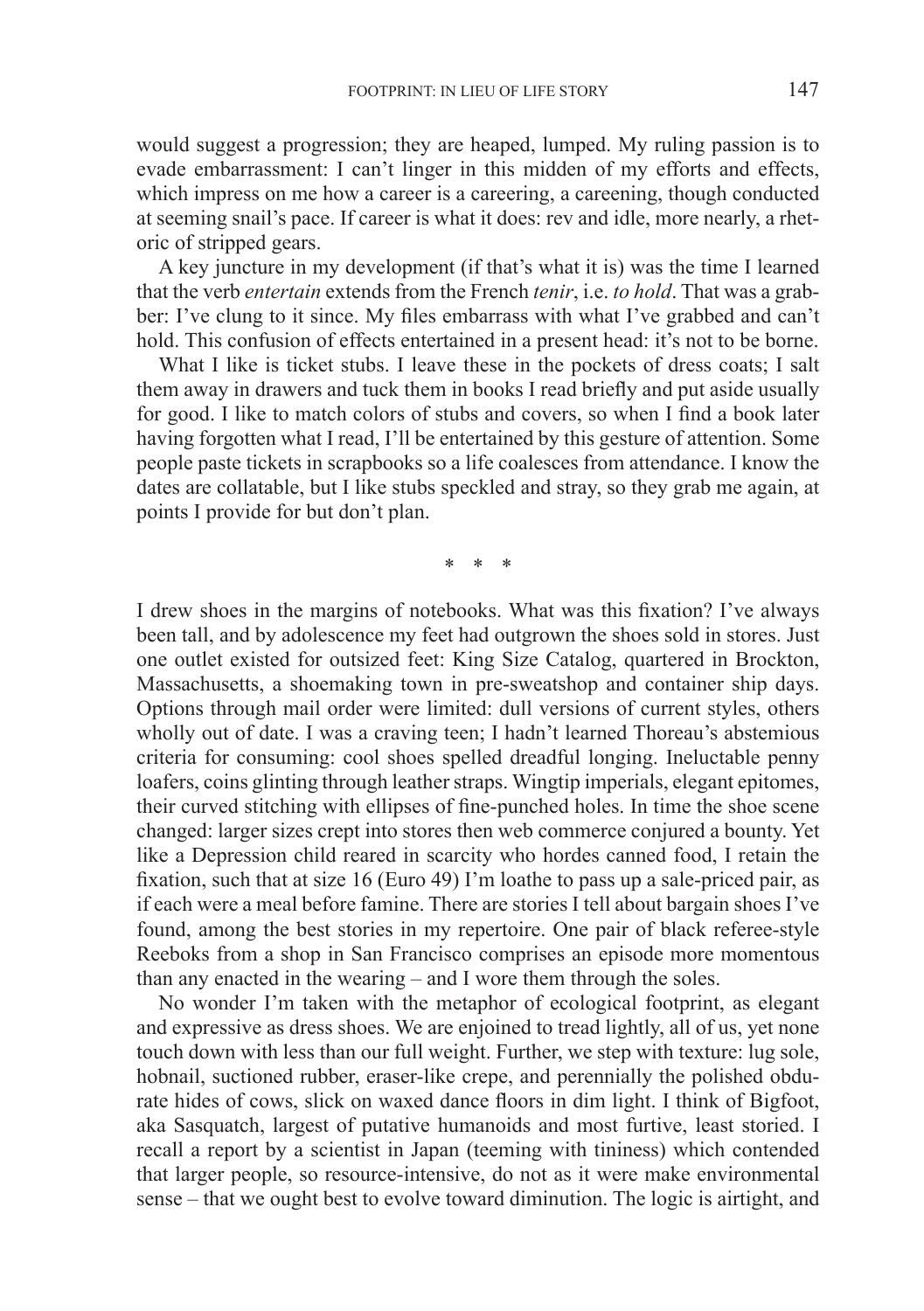since I'm big I'm chagrined. I'd starve, I swear it, but I get so hungry! The story of my life: eating when I please. Taking to my feet. Stray redeemings of dance. How little to report beyond footprint.

I'm musing again on the comic and the bouncer, offender and enforcer, transgressor and violated soul. Comedians are occupationally aggrieved; it's weird how the bouncer is victim in this episode. The bouncer's the one who ejects the obstreperous drunk; biggest of men, his booting is professional and prodigious; it's the drunk, not the bouncer, that gets bounced. But say bouncer is construed as one bouncing, bounding, parabolic. How sublime! I used to figure existence (stereotypically) as billiard-ball caroming, comprised of chance yet mechanical impacts and tangents. How much better, while comparable, is bouncing – decisive and weightless, eventful yet ineffable. One vacillates between figuring life as succession of impacts and as recurrent apogee, dependable weightlessness. One discerns that one's bouncing does not come to a close but is arrested. One careers through the motion of the spheres.

Big as I am, that's the bouncer I'd be. Not footprint but bounceprint: that's what I'd like to exert. Sensibility's Sasquatch. Big feet like punctuating wingtips.

\* \* \*

"The autobiography is lived, played, before being written; it fixes a kind of retrospective mark on the event even as it occurs" (47). That's Gusdorf again.

What I like in traveling is to write my life right now, by myself in restaurants, on train cars or park benches – the writing a stand-in for companionship (no companion so companionable as solitude, per Thoreau) yet not its double. I rarely reread what I write. When I do I'm recalled to an occasion, true, but one made over by the aspect of inscribing, made *up* that way, what's otherwise less than incidental. It's not that I don't write to remember; it's that I mean to remember *right now*, this instant. A "retrospective mark on the event" – yet retrospection *comprises* the event, lived as though it cannot be recounted. Such inscribing is momentous, however trivial its gist, yet uneasy to report – baskets of indifferent weave, unprocessed percepts, uncarded strands of duration. The dinner plate comes, the train reaches the station, I retie my shoes, I'm walking away…

\* \* \*

"Our whole life is startlingly moral," says Thoreau (1854) – "never an instant's truce between virtue and vice." Startlingly prosthetic, I should say, the prosthesis attendant to morality. I dramatized this to myself while afoot in Prague. Walking west from Hradčany along the ridge through a string of parks, near the end of the mile-long lawn at Ladronka I was struck with a recognition. I envisioned my ambulating self as a congeries of devices – all that I carry, wear, bear routinely, simply to walk – and felt impelled to send up this condition, make it comic and schematic. I sat on a bench and drew a stick figure, headed thus: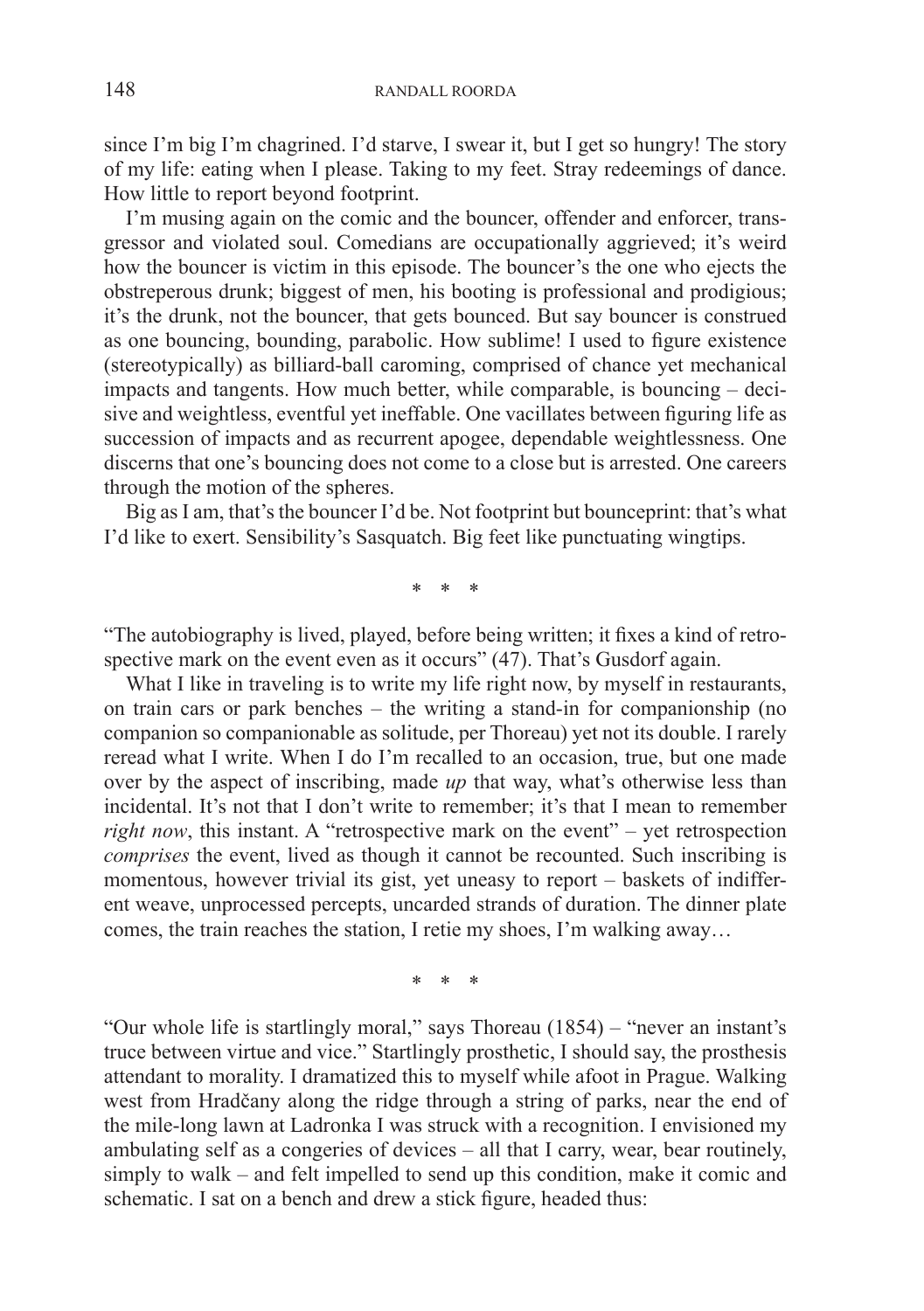## Praha – ridgetop park ME WALKING

On the facing page I made a key to my diagram:

hat, glasses, open mouth, blown hair, lungs, heart, limbs, more limbs. pocket 1: keys, pen, wallet, change purse. pocket 2: cell phone, flash drive, bandanna, blank book, passport. bag: camera, knife, map, pocket dictionary, jacket, bottle. guts. problematic shoes.

Problematic in that they never wholly fit or work; with shoes always there's impinging or slack, excess of protection or porosity, wobble in ratio of content to vessel such that vagaries of one shade into shortcomings of the other. And this ratio governs the outfit. Travel light, be prepared: twin imperatives, mutually flouting, reach a truce, the settlement I sketched: never weightless, never enough.

Every item registers and ramifies in a rippling ineffable yet momentous in sum. Our metonymy for chaos – a butterfly's fluttering that institutes a storm – is a fable, I believe, for the trains of our own devices. This is figure and ground for life storying: what's taken as background gets flipped into focus and consequence.

The blank book I sketched in is before me: price six crowns, made in Slovakia, corners bumped, cover rumpled and rubbed smooth. It pictures a bicyclist actioncanted downhill, poised in space, superimposed on a stopwatch – a portent, if I say so, of this floating life of devices, the discrepancy between longing and use. I keep portents in my outfit, too.

\* \* \*

"How many a man," asks a bookmark before me, "has dated a new era in his life from the reading of a book?" How many have dated from the reading of a bookmark? Or from a stray ticket stub?

Augustine did this – restarted his life from a book. I guess I did too, from Thoreau, though I never entered the date ("time is a stream"). But here's the catch: not just the dating but the very notion of an era in a life is traceable to reading, the technology of the intellect, the device of books. What possesses me now, the recognition I date from, is how of *all* devices – auto, mirror, myriad shoes – writing itself is most decisive, if transparent. It's the broad bright ground on which our lives *as* lives must figure. Ostensible transgressions are repelled from its margins, as if magnetically; the field of letters contains them. It hasn't always been so: humankind thrived (I've read) for millennia before the present interregnum of print. A literate condition is not inevitable to our kind. But it's hard to spot lenses you wake up in.

Among things you grasp only if you're a reader is this: how it's become the case that there's such a thing as history, and further, how *within* history there's a *shift* toward history, a shift in perception, from sacred history, with origins bent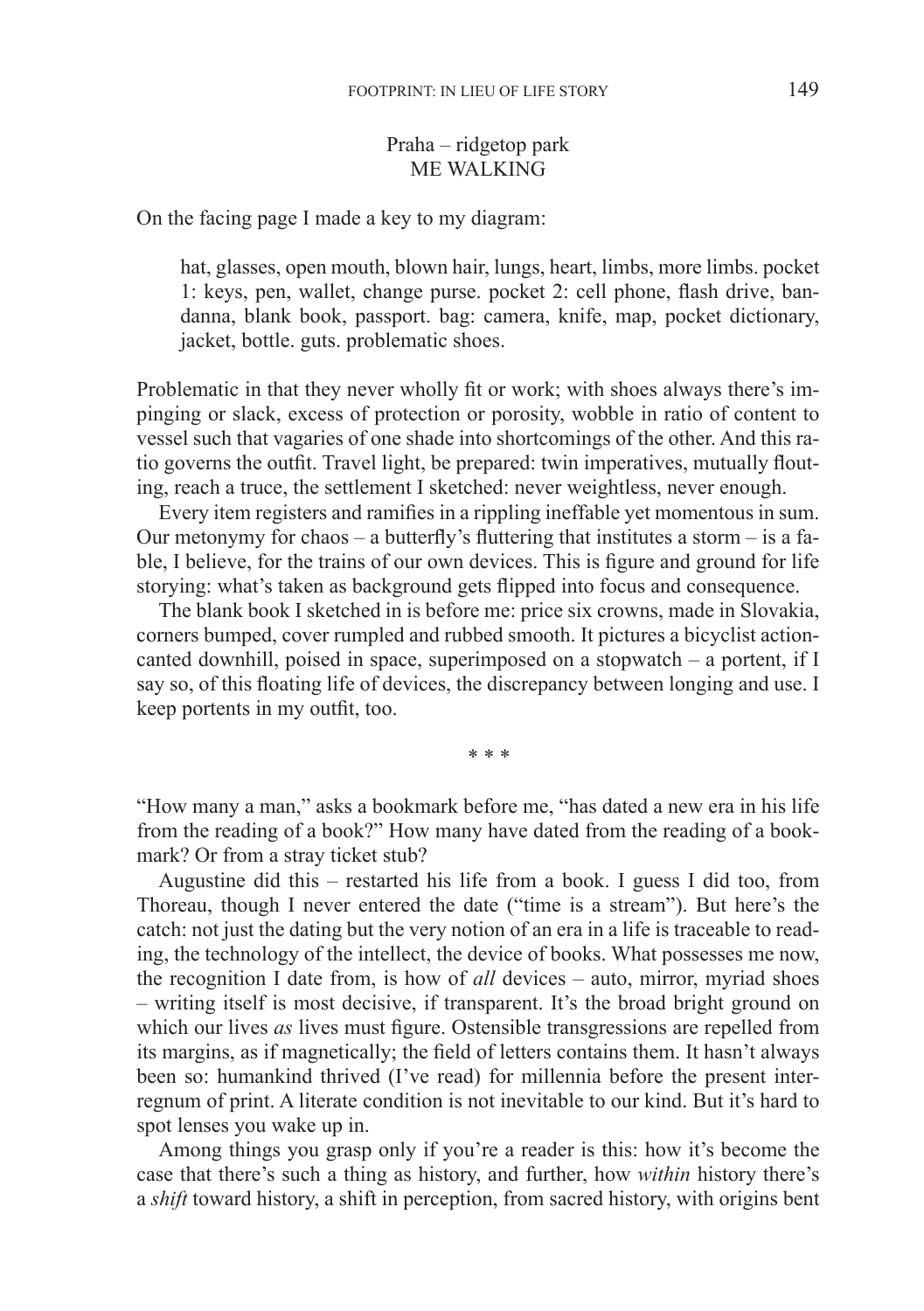on endings, toward scientific history, deep time, the perennially floating world. Modernity (as it were) entails both randomness and selection, such that we're all chosen people, just chosen from below. Yet scientific history, apprehending natural selection, suggests that we're selected for sacrality. That we survive through a taste for telos breeding purpose. That life story is adaptive manufacture, manufacture the issue of life story.

Thoreau is mystic *and* modern in that his sense of progress (the age's stock in trade) is sublimated in a passion for *internal* improvement such that the telos of humankind gets focused on the present instance. "To affect the quality of a day: that is the highest of arts" (Thoreau 1854). That's his quarrel with his elder Emerson, who envisioned human striving as a set of concentric circles, continual outstrippings, and in eulogizing Thoreau also faulted him for opting to serve as captain of a huckleberrying party rather than engineer for all mankind. The eulogist's auditors would have nodded in rue, this obvious failure an aspect of what they mourned. Yet we readers today may hold otherwise, on accounts both factual and philosophical: factual in that Thoreau proved the superior engineer (that thing with pencils); philosophically in that, for *all* mankind, we had better not have engineers. We have seen what issues from such designs. We are tempted to make life stories of the comprehensive sort – *adapted* for this, chosen to feel chosen – yet it's a temptation we're advised to resist. Thoreau resisted: that turns out to be the source of his sainthood.

He was tempted to a trajectory of achievement in profession, the village boy chosen for Harvard; he resisted and rambled and surveyed. He was tempted by the railroad, trains laden with goods he lavishly describes; he resisted and kept what he could move fast or leave behind, some furniture spread on a lawn. He was *sorely* tempted to travel, a junkie for travelogues who knew Frobisher and Lewis and Clark by heart, who worked that genre himself repeatedly through Massachusetts and Maine. Yet he resisted: it was "internal latitudes" he lit out for at last, and when memorably he asserted "it is not worth the while to go round the world to count the cats in Zanzibar," (Thoreau 1854) he said so having *read* that Zanzibar explorer's exploits; he knew in detail what he eschewed.

Yet I confess I want to count those cats – go round the world, number my days in transit. In lieu of life story, I crave semblances of eventfulness in travel. In this I'm not transgressive but typical. I'm an instance of a type, the aging American, deskbound and death-rattled, grist for a genre and industry. My contrails girdle the globe. This essay is a ticket to Brno.

\* \* \*

The moral philosopher Alisdair Macintyre has a view of life story which the critic Geoffrey Galt Harpham recaps and corrects. Recollecting the ethos of heroism in ancient Greece, Macintyre sees discrete life events as rendered meaningful by assimilation to a unified life story, recounted to but not exclusively by oneself, to which death makes an ending. A successful life gets comprised in composite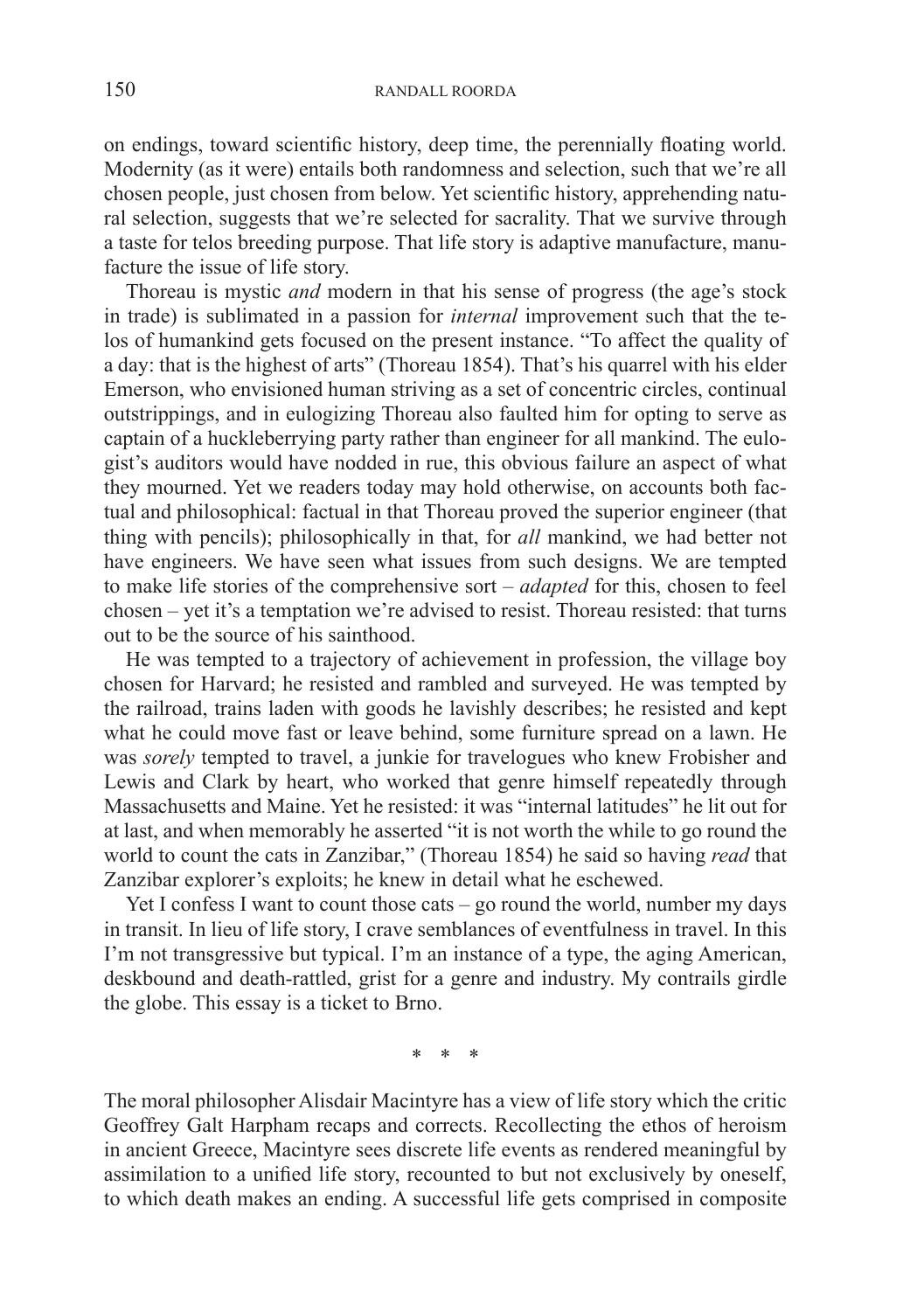as taking a course toward a telos socially countenanced; tragedy is the genre of life gone off course, derailed or run aground. By this standard, Harpham notes, few lives are successful even faintly (86–88); most founder and fail to cohere, are "such miserable failures" as Thoreau said we feel ourselves. Yet a conception of a life lived in narrative, as comprised through ascesis, through temptation and resistance, must prevail all the same. We may be tempted, it's true, to comport ourselves in manners conducing to a view of ourselves as heroic, as spelling a trajectory bent toward eulogistic retelling. Yet we may *resist this temptation*, embrace an existence that's episodic, peripatetic, buffeted, occasional, stray. I am deader than you, boasts one monk to another; I make less sense, the modern ascetic crows. But I am storied still.

Now I've come to that state I used to wonder about when I sketched faces aging, that condition I projected – in face and estate. The upshot is equivocal still, off kilter, out of round. My face hasn't settled into mismatched creases, though its sides, as foreseen, don't sync. Rather it's gone puffy and vague, not sharply lined but crinkled and sagging. I didn't see that coming. So it is with the presumed accumulation of days, imagined as the progressive deepening of well-formed lines: this turns out patchy and slack. Days don't add up. I have no life worth recounting this way and I suspect and resent those who do. They are a source of temptation, like a woman's face out of chador: how dare they flaunt their imitable, continuous lives.

If I could draw as I used to I'd render faces left behind, extrapolate past features like scientists who project colors and striping on sauropods. I've just read where they train lenses on drab fossils in which traces of ink sacs and feather scales remain, identical to contemporary birds, from which glorious plumage is inferred. *That*'s an underlife.

> The iniquity of oblivion blindly scatters her poppyseed and when wretchedness falls upon us one summer's day like snow, all we wish for is to be forgotten. (Sebald 1998: 24)

> > \* \* \*

*Extra-vagance*. It depends on how you are yarded. There's a park near my house I start out for on walks, and today I resolved to stay within its bounds, not pass through to the strip malls and subdivisions beyond. I traced the raggedy creek that bisects its lawn, and at its tag end at the park's edge I paused by a thicket, eyeing a viaduct – and flushed a hawk. A wingspan away, closer than ever. Then a chickadee near the hawk's takeoff, calling away, the hawk still nearby. Stock still, I entertained the tangle of calls around me – birds of all colors and stripes passing word of what flushed. Caught on a twig at waist height was a tuft of down, breeze-shivered. Beheld with a eye to recollection, tucked away at once.